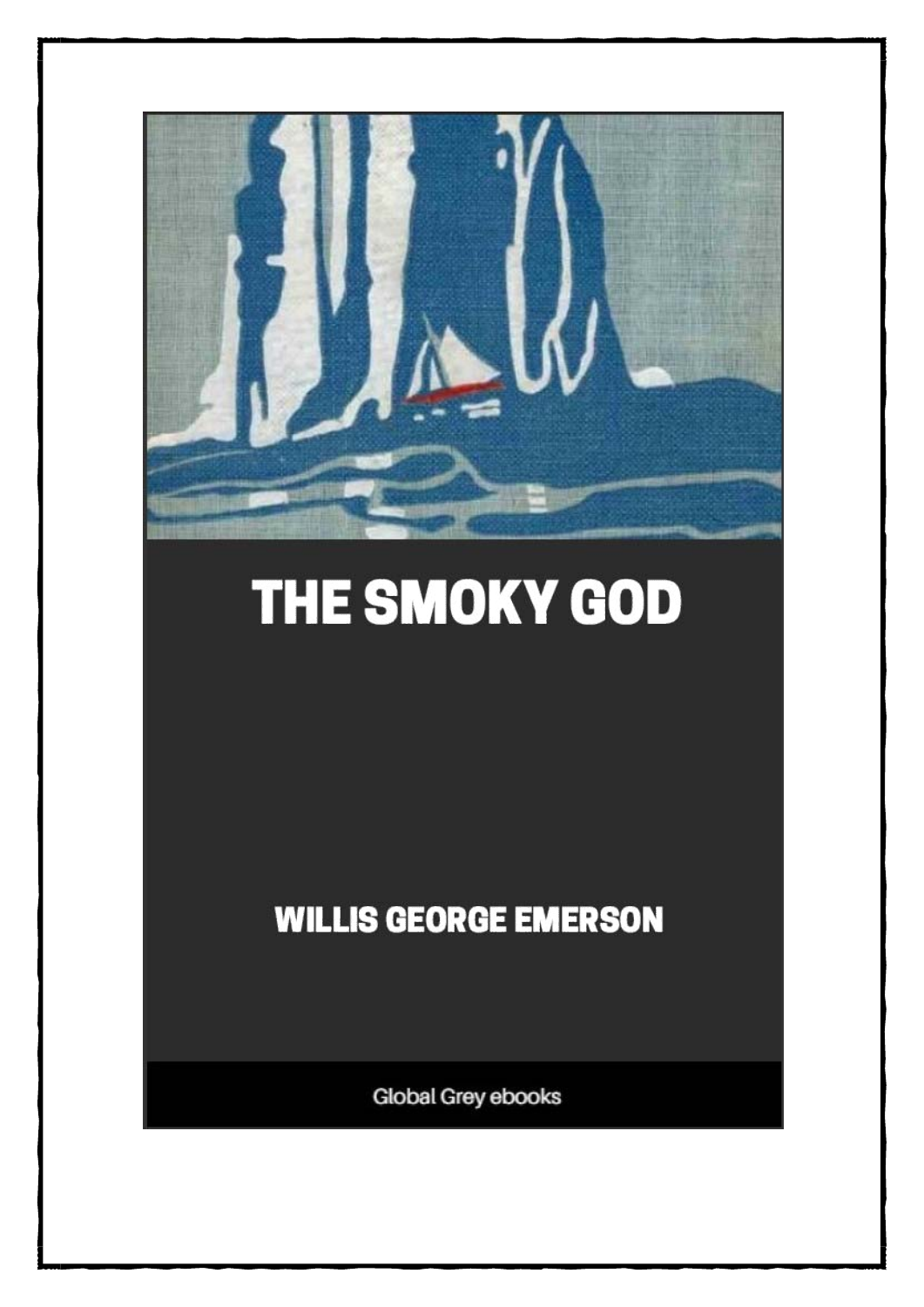## **THE SMOKY GOD OR A VOYAGE TOTHE INNER WORLD**

# **BY WILLIS GEORGE EMERSON**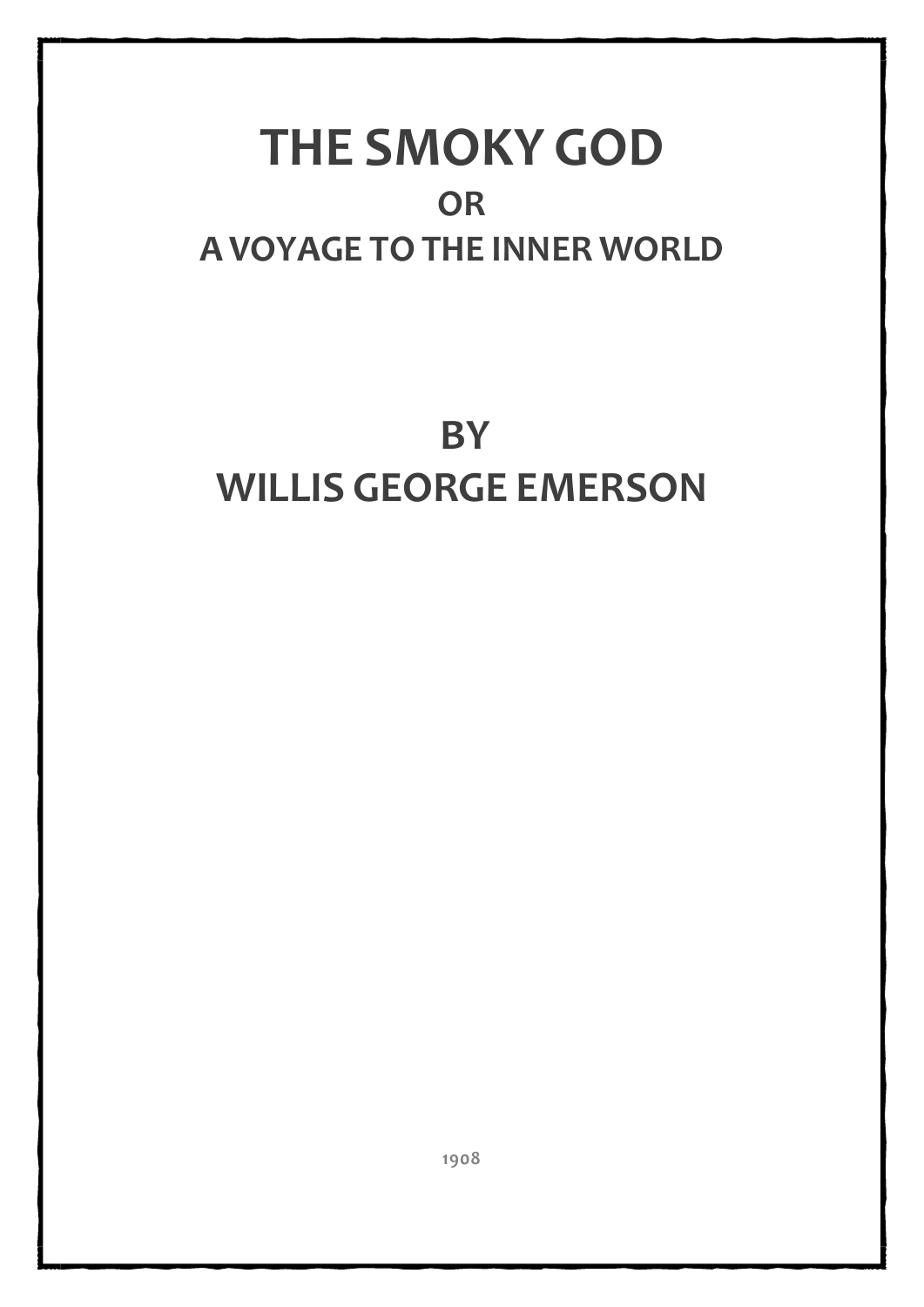The Smoky God By Willis George Emerson.

This edition was created and published by Global Grey

©GlobalGrey 2018



**[globalgreyebooks.com](https://www.globalgreyebooks.com/)**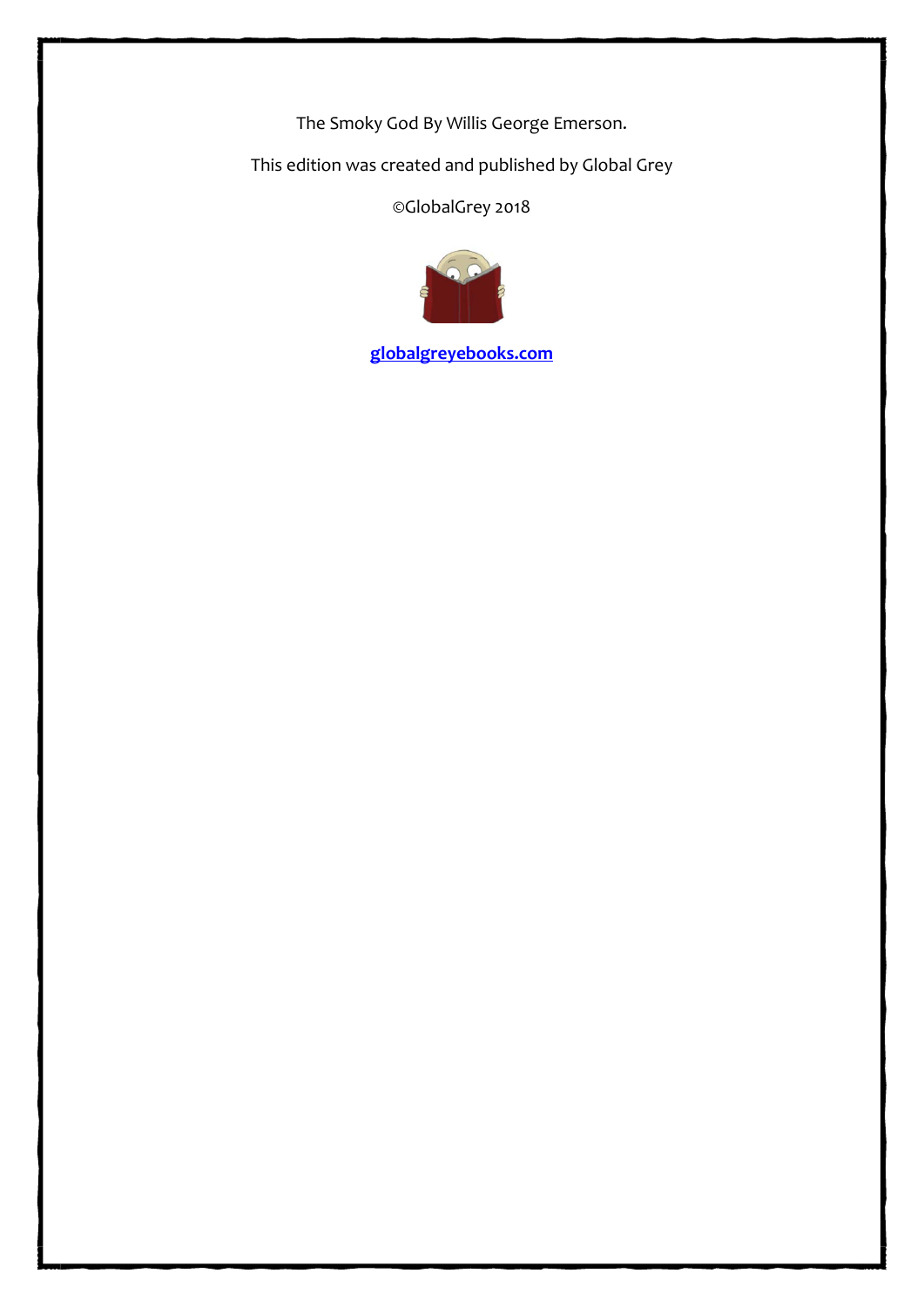#### **CONTENTS**

[Part One. Author's Foreword](#page-4-0)

[Part Two. Olaf Jansen's Story](#page-15-0)

[Part Three. Beyond The North Wind](#page-24-0)

[Part Four. In The Under World](#page-36-0)

[Part Five. Among The Ice Packs](#page-44-0)

[Part Six. Conclusion](#page-49-0)

[Part Seven. Author's Afterword](#page-53-0)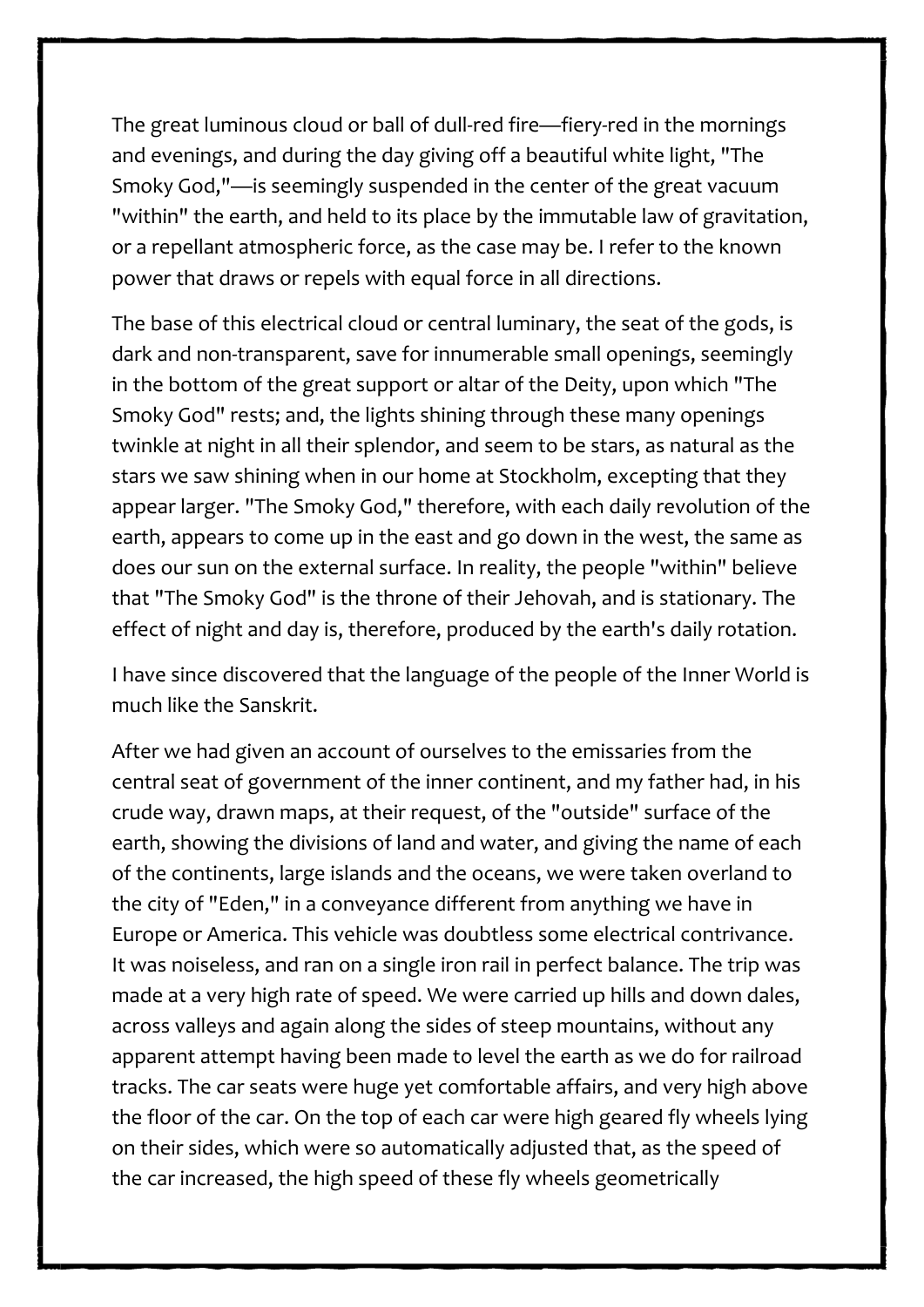increased. Jules Galdea explained to us that these revolving fan-like wheels on top of the cars destroyed atmospheric pressure, or what is generally understood by the term gravitation, and with this force thus destroyed or rendered nugatory the car is as safe from falling to one side or the other from the single rail track as if it were in a vacuum; the fly wheels in their rapid revolutions destroying effectually the so-called power of gravitation, or the force of atmospheric pressure or whatever potent influence it may be that causes all unsupported things to fall downward to the earth's surface or to the nearest point of resistance.

The surprise of my father and myself was indescribable when, amid the regal magnificence of a spacious hall, we were finally brought before the Great High Priest, ruler over all the land. He was richly robed, and much taller than those about him, and could not have been less than fourteen or fifteen feet in height. The immense room in which we were received seemed finished in solid slabs of gold thickly studded with jewels of amazing brilliancy.

The city of "Eden" is located in what seems to be a beautiful valley, yet, in fact, it is on the loftiest mountain plateau of the Inner . Continent, several thousand feet higher than any portion of the surrounding country. It is the most beautiful place I have ever beheld in all my travels. In this elevated garden all manner of fruits, vines, shrubs, trees, and flowers grow in riotous profusion.

In this garden four rivers have their source in a mighty artesian fountain. They divide and flow in four directions. This place is called by the inhabitants the "navel of the earth," or the beginning, "the cradle of the human race." The names of the rivers are the Euphrates, the Pison, the Gihon, and the Hiddekel.<sup>[17](#page-34-0)</sup>

The unexpected awaited us in this palace of beauty, in the finding of our little fishing-craft. It had been brought before the High Priest in perfect shape, just as it had been taken from the waters that day when it was loaded on board the ship by the people who discovered us on the river more than a year before.

<span id="page-34-0"></span><sup>17</sup> *"And the Lord God planted a garden, and out of the ground made the Lord God to grow every tree that is pleasant to the sight and good for food."—The Book of Genesis*.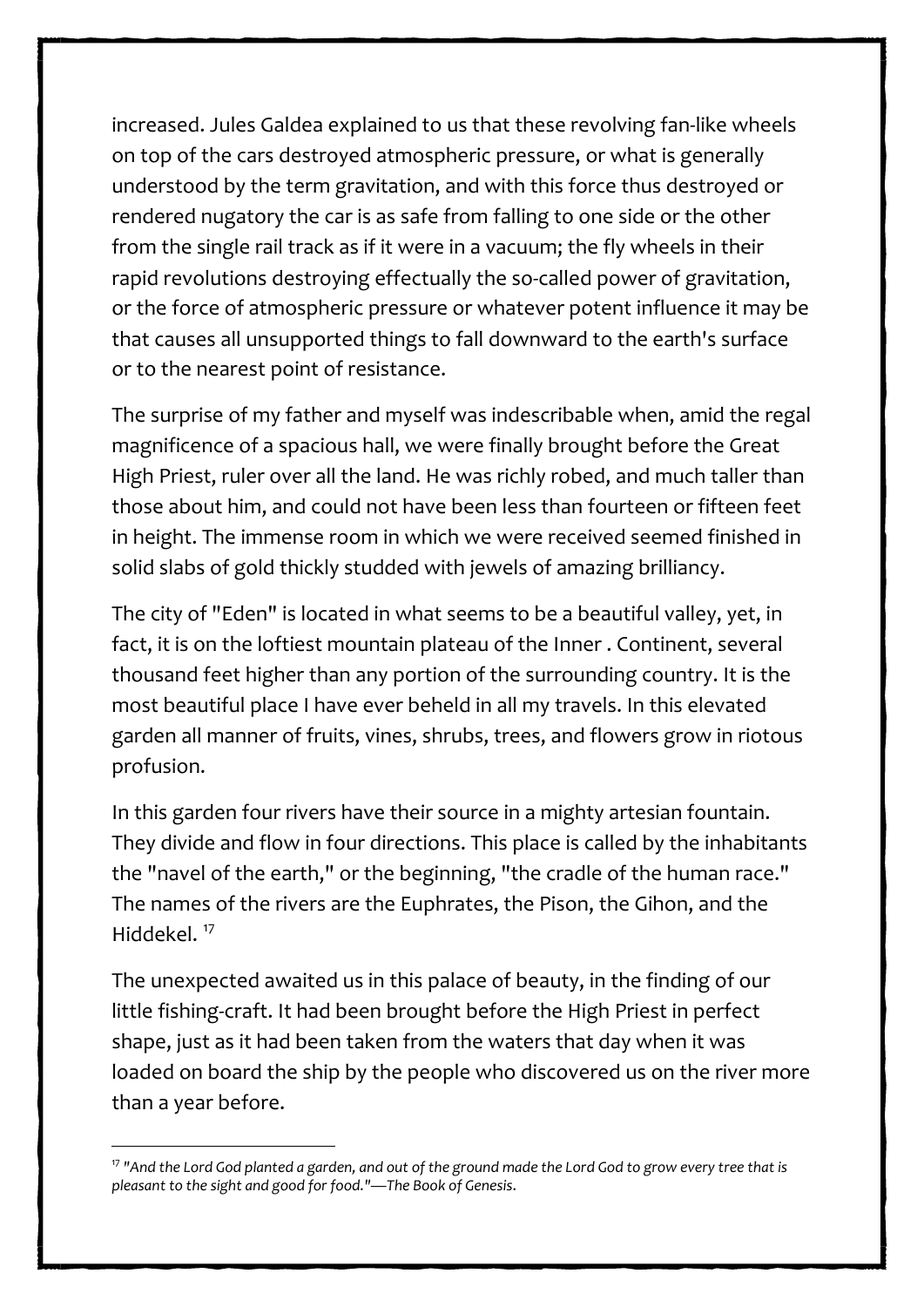We were given an audience of over two hours with this great dignitary, who seemed kindly disposed and considerate. He showed himself eagerly interested, asking us numerous questions, and invariably regarding things about which his emissaries had failed to inquire.

At the conclusion of the interview he inquired our pleasure, asking us whether we wished to remain in his country or if we preferred to return to the "outer" world, providing it were possible to make a successful return trip, across the frozen belt barriers that encircle both the northern and southern openings of the earth.

My father replied: "It would please me and my son to visit your country and see your people, your colleges and palaces of music and art, your great fields, your wonderful forests of timber; and after we have had this pleasurable privilege, we should like to try to return to our home on the `outside' surface of the earth. This son is my only child, and my good wife will be weary awaiting our return."

"I fear you can never return," replied the Chief High Priest, "because the way is a most hazardous one. However, you shall visit the different countries with Jules Galdea as your escort, and be accorded every courtesy and kindness. Whenever you are ready to attempt a return voyage, I assure you that your boat which is here on exhibition shall be put in the waters of the river Heddekel at its mouth, and we will bid you Jehovah-speed."

Thus terminated our only interview with the High Priest or Ruler of the continent.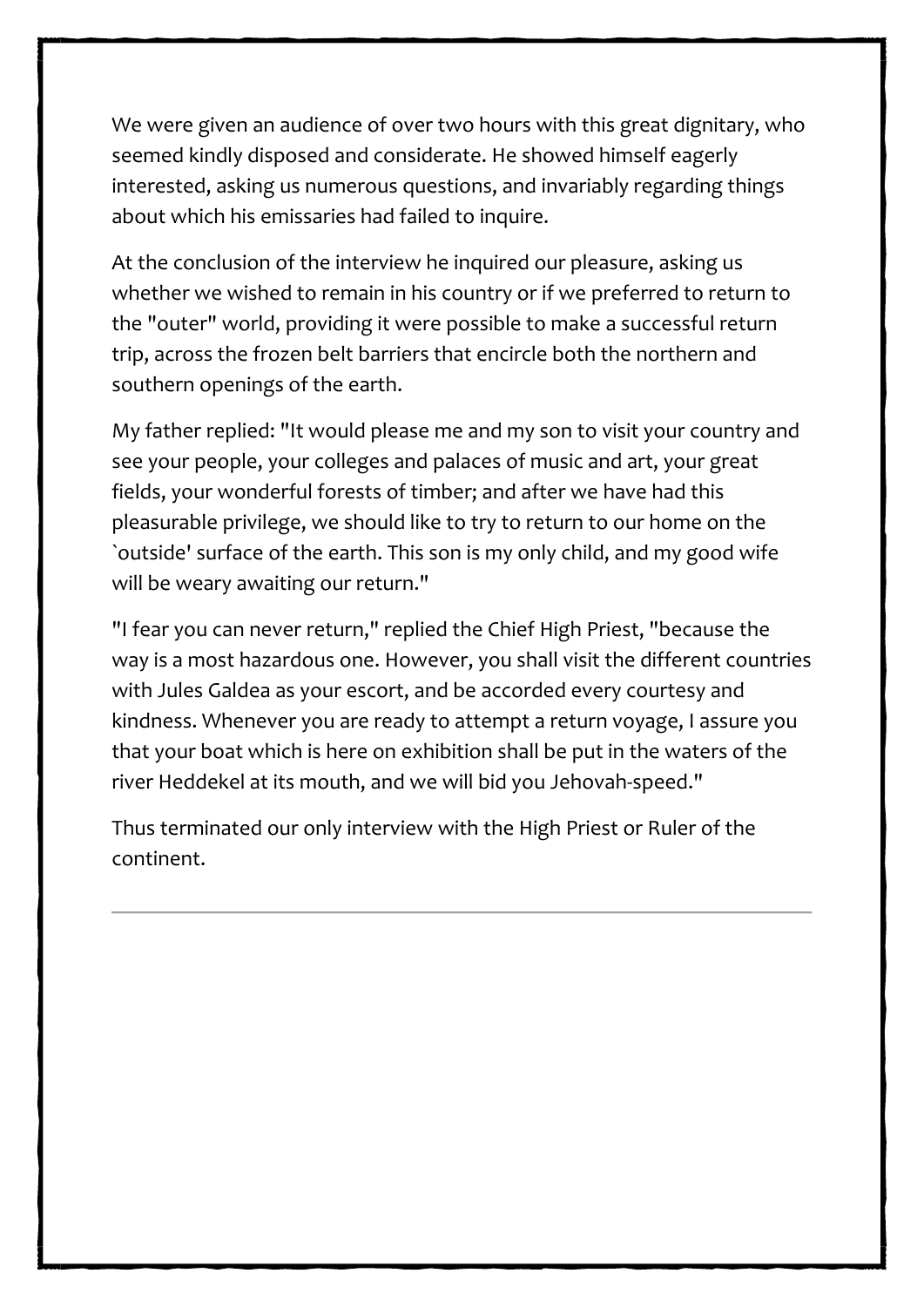### <span id="page-36-0"></span>**PART FOUR. IN THE UNDER WORLD**

We learned that the males do not marry before they are from seventy-five to one hundred years old, and that the age at which women enter wedlock is only a little less, and that both men and women frequently live to be from six to eight hundred years old, and in some instances much older.  $^{18}$  $^{18}$  $^{18}$ 

During the following year we visited many villages and towns, prominent among them being the cities of Nigi, Delfi, Hectea, and my father was called upon no less than a half-dozen times to go over the maps which had been made from the rough sketches he had originally given of the divisions of land and water on the "outside" surface of the earth.

I remember hearing my father remark that the giant race of people in the land of "The Smoky God" had almost as accurate an idea of the geography of the "outside" surface of the earth as had the average college professor in Stockholm.

In our travels we came to a forest of gigantic trees, near the city of Delfi. Had the Bible said there were trees towering over three hundred feet in height, and more than thirty feet in diameter, growing in the Garden of Eden, the Ingersolls, the Tom Paines and Voltaires would doubtless have pronounced the statement a myth. Yet this is the description of the California *sequoia gigantea;* but these California giants pale into insignificance when compared with the forest Goliaths found in the "within" continent, where abound mighty trees from eight hundred to one thousand feet in height, and from one hundred to one hundred and twenty feet in diameter; countless in numbers and forming forests extending hundreds of miles back from the sea.

The people are exceedingly musical, and learned to a remarkable degree in their arts and sciences, especially geometry and astronomy. Their cities are

<span id="page-36-1"></span><sup>&</sup>lt;sup>18</sup> Josephus says: "God prolonged the life of the patriarchs that preceded the deluge, both on account of their *virtues and to give them the opportunity of perfecting the sciences of geometry and astronomy, which they had discovered; which they could not have done if they had not lived* 600 *years, because it is only after the*  lapse of 600years that the great year is accomplished."—Flammarion, Astronomical Myths, Paris p. 26.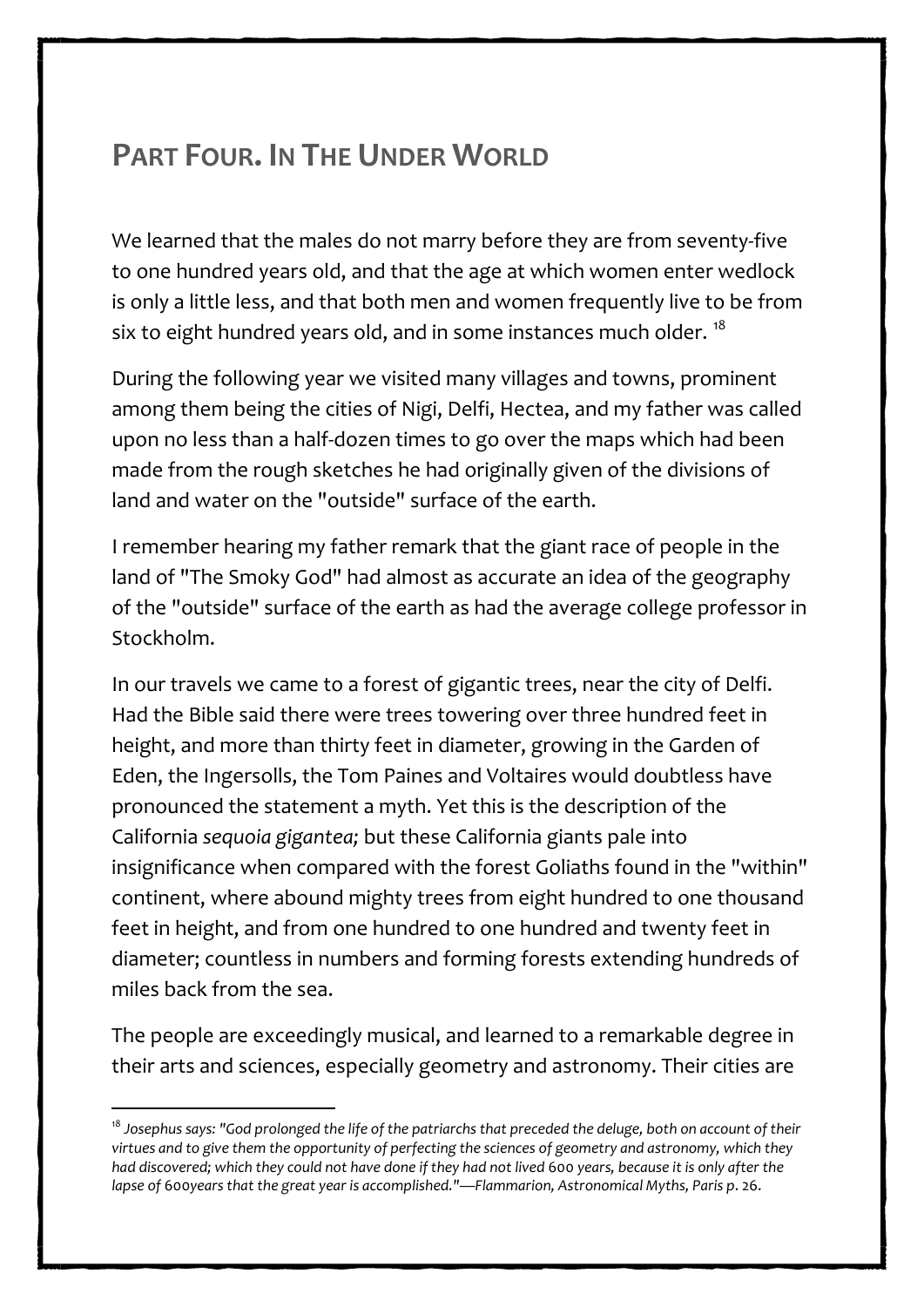equipped with vast palaces of music, where not infrequently as many as twenty-five thousand lusty voices of this giant race swell forth in mighty choruses of the most sublime symphonies.

The children are not supposed to attend institutions of learning before they are twenty years old. Then their school life begins and continues for thirty years, ten of which are uniformly devoted by both sexes to the study of music.

Their principal vocations are architecture, agriculture, horticulture, the raising of vast herds of cattle, and the building of conveyances peculiar to that country, for travel on land and water. By some device which I cannot explain, they hold communion with one another between the most distant parts of their country, on air currents.

All buildings are erected with special regard to strength, durability, beauty and symmetry, and with a style of architecture vastly more attractive to the eye than any I have ever observed elsewhere.

About three-fourths of the "inner" surface of the earth is land and about one-fourth water. There are numerous rivers of tremendous size, some flowing in a northerly direction and others southerly. Some of these rivers are thirty miles in width, and it is out of these vast waterways, at the extreme northern and southern parts of the "inside" surface of the earth, in regions where low temperatures are experienced, that freshwater icebergs are formed. They are then pushed out to sea like huge tongues of ice, by the abnormal freshets of turbulent waters that, twice every year, sweep everything before them.

We saw innumerable specimens of bird-life no larger than those encountered in the forests of Europe or America. It is well known that during the last few years whole species of birds have quit the earth. A writer in a recent article on this subject says:  $19$ 

<span id="page-37-0"></span><sup>19</sup> *"Almost every year sees the final extinction of one or more bird species. Out of fourteen varieties of birds found a century since on a single island—the West Indian island of St. Thomas—eight have now to be numbered among the missing."*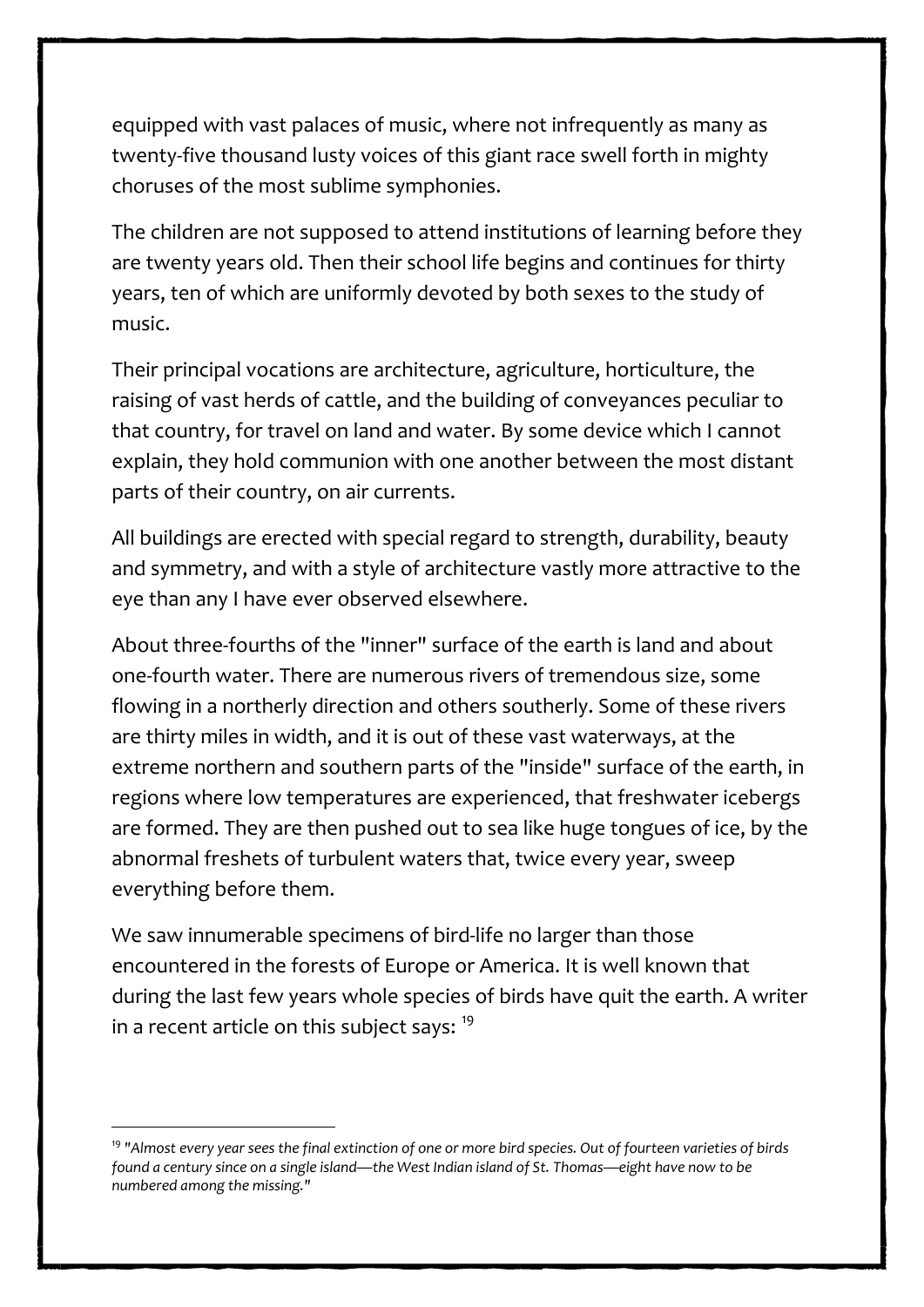Is it not possible that these disappearing bird species quit their habitation without, and find an asylum in the "within world"?

Whether inland among the mountains, or along the seashore, we found bird life prolific. When they spread their great wings some of the birds appeared to measure thirty feet from tip to tip. They are of great variety and many colors. We were permitted to climb up on the edge of a rock and examine a nest of eggs. There were five in the nest, each of which was at least two feet in length and fifteen inches in diameter.

After we had been in the city of Hectea about a week, Professor Galdea took us to an inlet, where we saw thousands of tortoises along the sandy shore. I hesitate to state the size of these great creatures. They were from twentyfive to thirty feet in length, from fifteen to twenty feet in width -and fully seven feet in height. When one of them projected its head it had the appearance of some hideous sea monster.

The strange conditions "within" are favorable not only for vast meadows of luxuriant grasses, forests of giant trees, and all manner of vegetable life, but wonderful animal life as well.

One day we saw a great herd of elephants. There must have been five hundred of these thunder-throated monsters, with their restlessly waving trunks. They were tearing huge boughs from the trees and trampling smaller growth into dust like so much hazel-brush. They would average over 100 feet in length and from 75 to 85 in height.

It seemed, as I gazed upon this wonderful herd of giant elephants, that I was again living in the public library at Stockholm, where I had spent much time studying the wonders of the Miocene age. I was filled with mute astonishment, and my father was speechless with awe. He held my arm with a protecting grip, as if fearful harm would overtake us. We were two atoms in this great forest, and, fortunately, unobserved by this vast herd of elephants as they drifted on and away, following a leader as does a herd of sheep. They browsed from growing herbage which they encountered as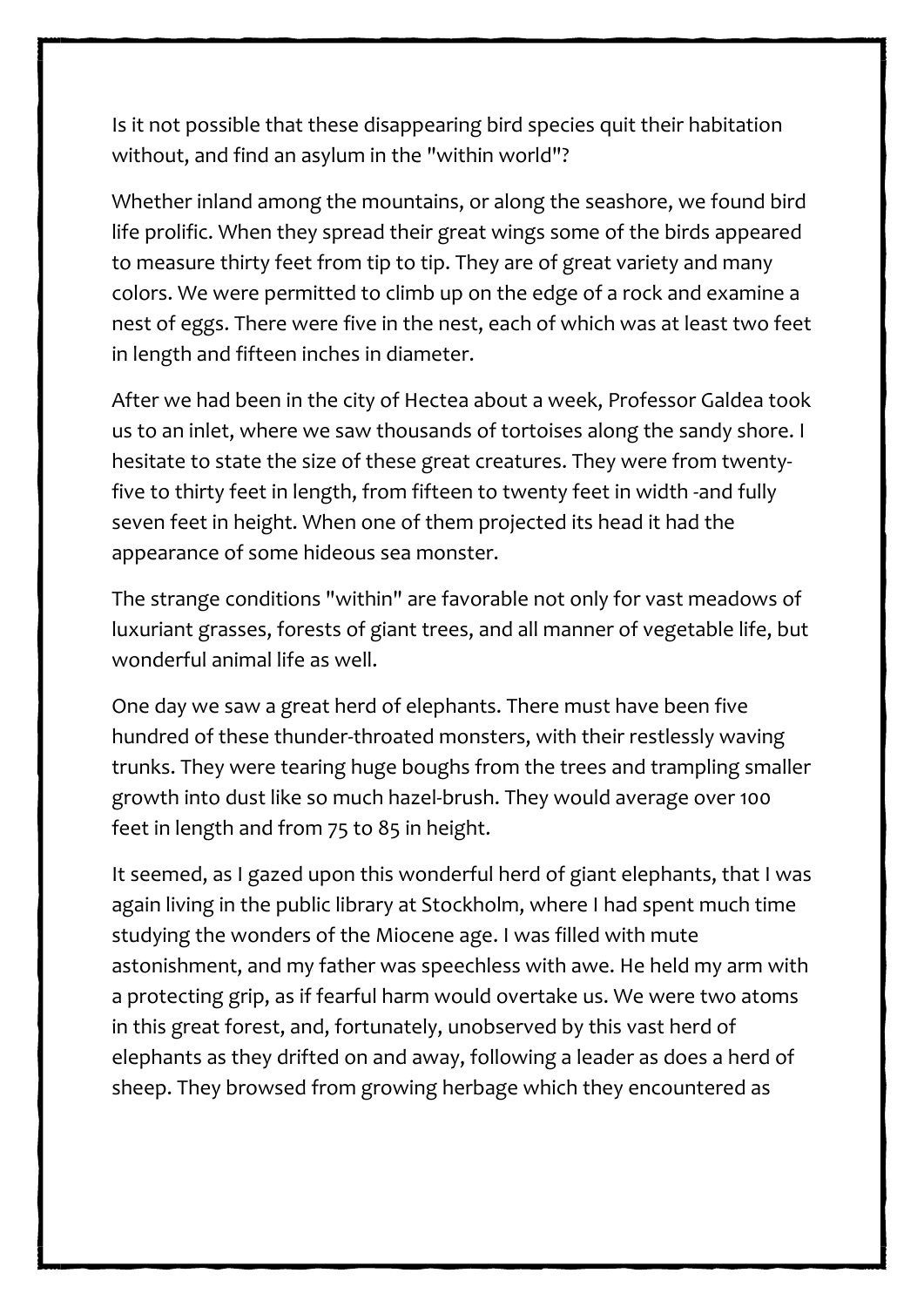they traveled, and now and again shook the firmament with their deep bellowing.<sup>[20](#page-39-0)</sup>

There is a hazy mist that goes up from the land each evening, and it invariably rains once every twenty-four hours. This great moisture and the invigorating electrical light and warmth account perhaps for the luxuriant vegetation, while the highly charged electrical air and the evenness of climatic conditions may have much to do with the giant growth and longevity of all animal life.

In places the level valleys stretched away for many miles in every direction. "The Smoky God," in its clear white light, looked calmly down. There was an intoxication in the electrically surcharged air that fanned the cheek as softly as a vanishing whisper. Nature chanted a lullaby in the faint murmur of winds whose breath was sweet with the fragrance of bud and blossom.

After having spent considerably more than a year in visiting several of the many cities of the "within" world and a great deal of intervening country, and more than two years had passed from the time we had been picked up by the great excursion ship on the river, we decided to cast our fortunes once more upon the sea, and endeavor to regain the "outside" surface of the earth.

We made known our wishes, and they were reluctantly but promptly followed. Our hosts gave my father, at his request, various maps showing the entire "inside" surface of the earth, its cities, oceans, seas, rivers, gulfs and bays. They also generously offered to give us all the bags of gold nuggets—some of them as large as a goose's egg—that we were willing to attempt to take with us in our little fishing-boat.

In due time we returned to Jehu, at which place we spent one month in fixing up and overhauling our little fishing sloop. After all was in readiness, the same ship "Naz" that originally discovered us, took us on board and sailed to the mouth of the river Hiddekel.

<span id="page-39-0"></span><sup>20</sup> "Moreover, there were a great number of elephants in the island: and there was provision for animals of *every kind. Also whatever fragrant things there are in the earth, whether roots or herbage, or woods*, *or distilling drops of flowers or fruits, grew and thrived in that land."—The Cratyluo of Plato*.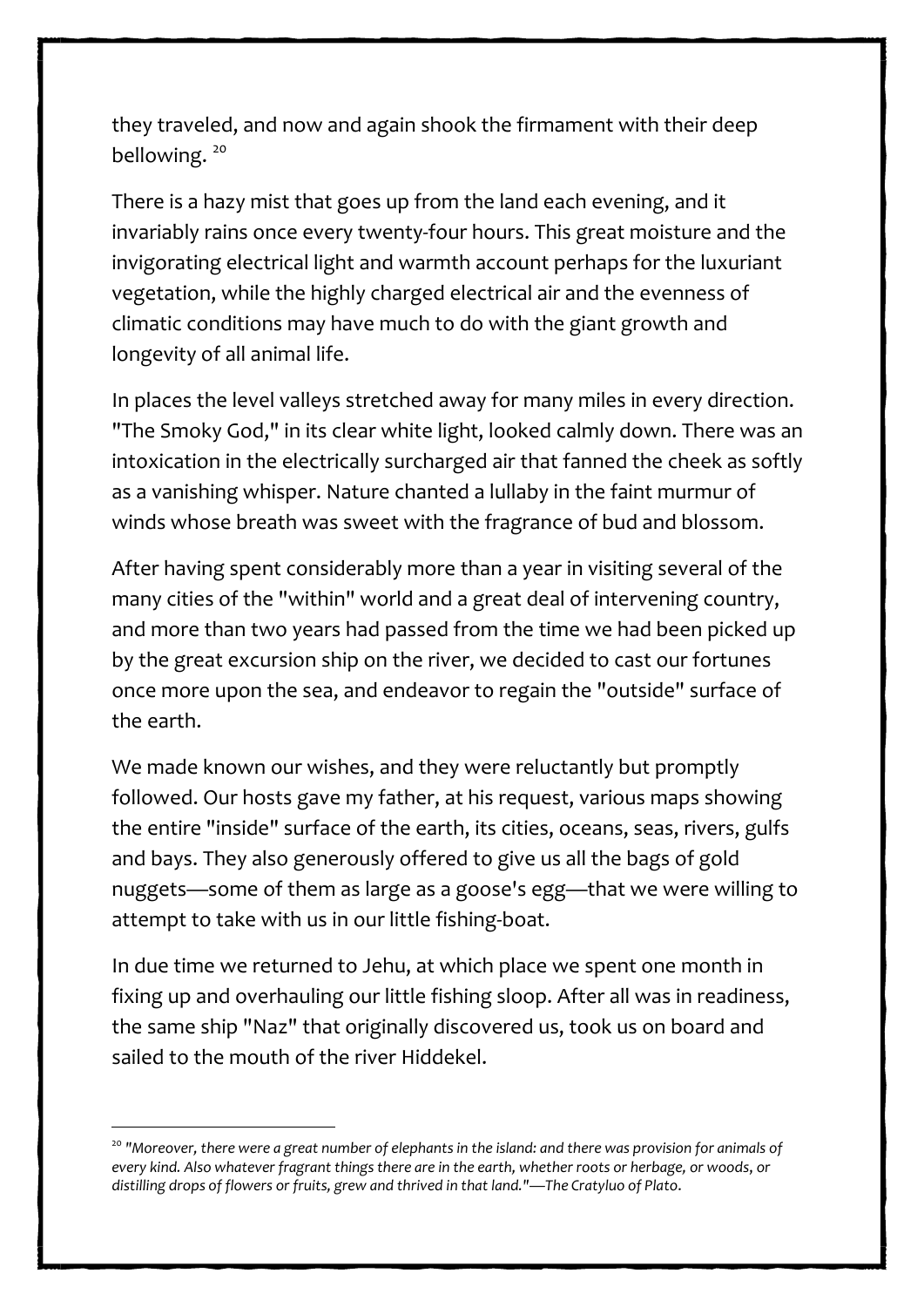After our giant brothers had launched our little craft for us, they were most cordially regretful at parting, and evinced much solicitude for our safety. My father swore by the Gods Odin and Thor that he would surely return again within a year or two and pay them another visit. And thus we bade them adieu. We made ready and hoisted our sail, but there was little breeze. We were becalmed within an hour after our giant friends had left us and started on their return trip.

The winds were constantly blowing south, that is, they were blowing from the northern opening of the earth toward that which we knew to be south, but which, according to our compass's pointing finger, was directly north.

For three days we tried to sail, and to beat against the wind, but to no avail. Whereupon my father said: "My son, to return by the same route as we came in is impossible at this time of year. I wonder why we did not think of this before. We have been here almost two and a half years; therefore, this is the season when the sun is beginning to shine in at the southern opening of the earth. The long cold night is on in the Spitzbergen country."

"What shall we do?" I inquired.

"There is only one thing we can do," my father replied, "and that is to go south." Accordingly, he turned the craft about, gave it full reef, and started by the compass north but, in fact, directly south. The wind was strong, and we seemed to have struck a current that was running with remarkable swiftness in the same direction.

In just forty days we arrived at Delfi, a city we had visited in company with our guides Jules Galdea and his wife, near the mouth of the Gihon river. Here we stopped for two days, and were most hospitably entertained by the same people who had welcomed us on our former visit. We laid in some additional provisions and again set sail, following the needle due north.

On our outward trip we came through a narrow channel which appeared to be a separating body of water between two considerable bodies of land. There was a beautiful beach to our right, and we decided to reconnoiter. Casting anchor, we waded ashore to rest up for a day before continuing the outward hazardous undertaking. We built a fire and threw on some sticks of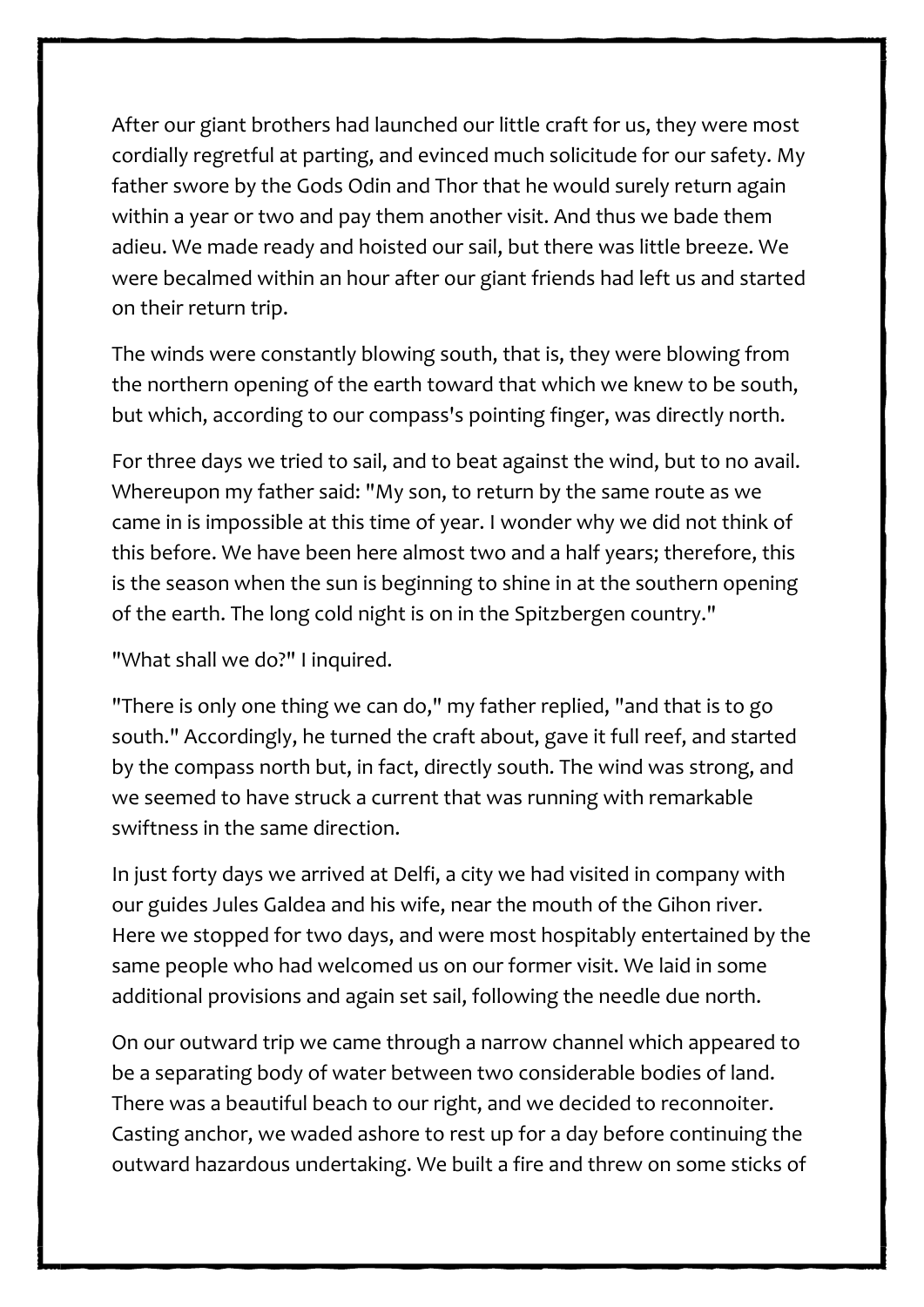dry driftwood. While my father was walking along the shore, I prepared a tempting repast from supplies we had provided.

There was a mild, luminous light which my father said resulted from the sun shining in from the south aperture of the earth. That night we slept soundly, and awakened the next morning as refreshed as if we had been in our own beds at Stockholm.

After breakfast we started out on an inland tour of discovery, but had not gone far when we sighted some birds which we recognized at once as belonging to the penguin family. They are flightless birds, but excellent swimmers and tremendous in size, with white breast, short wings, black head, and long peaked bills. They stand fully nine feet high. They looked at us with little surprise, and presently waddled, rather than walked, toward the water, and swam away in a northerly direction.  $21$ 

The events that occurred during the following hundred or more days beggar description. We were on an open and iceless sea. The month we reckoned to be November or December, and we knew the so-called South Pole was turned toward the sun. Therefore, when passing out and away from the internal electrical light of "The Smoky God" and its genial warmth, we would be met by the light and warmth of the sun, shining in through the south opening of the earth. We were not mistaken.<sup>[22](#page-41-1)</sup>

There were times when our little craft, driven by wind that was continuous and persistent, shot through the waters like an arrow. Indeed, had we encountered a hidden rock or obstacle, our little vessel would have been crushed into kindling-wood.

At last we were conscious that the atmosphere was growing decidedly colder, and, a few days later, icebergs were sighted far to the left. My father argued, and correctly, that the winds which filled our sails came from the warm climate "within." The time of the year was certainly most auspicious

<span id="page-41-0"></span><sup>21</sup> *"The nights are never so dark at the Poles as in other regions, for the moon and stars seem to possess twice as much light and effulgence. In addition, there is a continuous light, the varied shades and play of which are amongst the strangest phenomena of nature."—Rambrosson's Astronomy*. 22 *"The fact that gives the phenomenon of the polar aurora its greatest importance is that the earth becomes* 

<span id="page-41-1"></span>*self-luminous; that, besides the light which as a planet is received from the central body, it shows a capability of sustaining a luminous process proper to itself ."—Humboldt*.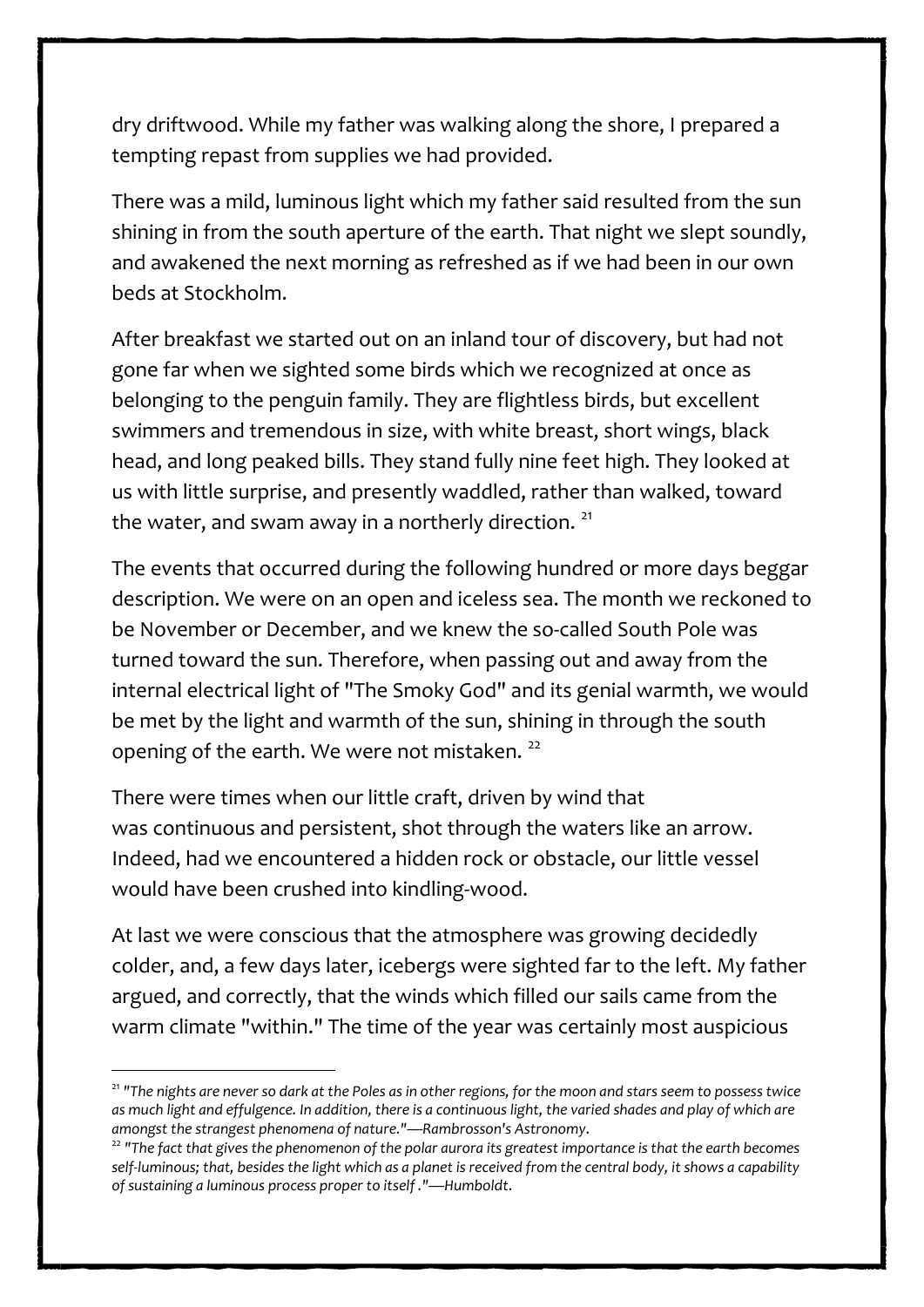for us to make our dash for the "outside" world and attempt to scud our fishing sloop through open channels of the frozen zone which surrounds the polar regions.

We were soon amid the ice-packs, and how our little craft got through the narrow channels and escaped being crushed I know not. The compass behaved in the same drunken and unreliable fashion in passing over the southern curve or edge of the earth's shell as it had done on our inbound trip at the northern entrance. It gyrated, dipped and seemed like a thing possessed. [23](#page-42-0)

One day as I was lazily looking over the sloop's side into the clear waters, my father shouted: "Breakers ahead!" Looking up, I saw through a lifting mist a white object that towered several hundred feet high, completely shutting off our advance. We lowered sail immediately, and none too soon. In a moment we found ourselves wedged between two monstrous icebergs. Each was crowding and grinding against its fellow mountain of ice. They were like two gods of war contending for supremacy. We were greatly alarmed. Indeed, we were between the lines of a battle royal; the sonorous thunder of the grinding ice was like the continued volleys of artillery. Blocks of ice larger than a house were frequently lifted up a hundred feet by the mighty force of lateral pressure; they would shudder and rock to and fro for a few seconds, then come crashing down with a deafening roar, and disappear in the foaming waters. Thus, for more than two hours, the contest of the icy giants continued.

It seemed as if the end had come. The ice pressure was terrific, and while we were not caught in the dangerous part of the jam, and were safe for the time being, yet the heaving and rending of tons of ice as it fell splashing here and there into the watery depths filled us with shaking fear.

Finally, to our great joy, the grinding of the ice ceased, and within a few hours the great mass slowly divided, and, as if an act of Providence had been

<span id="page-42-0"></span><sup>23</sup> *Captain Sabine, on page* 105 *in "Voyages in the Arctic Regions," says: "The geographical determination of the direction and intensity of the magnetic forces at different points of the earth's surface has been regarded as an object worthy of especial research. To examine in different parts of the globe, the declination, inclination and intensity of the magnetic force, and their periodical and secular variations, and mutual relations and dependencies could be duly investigated only in fixed magnetical observatories."*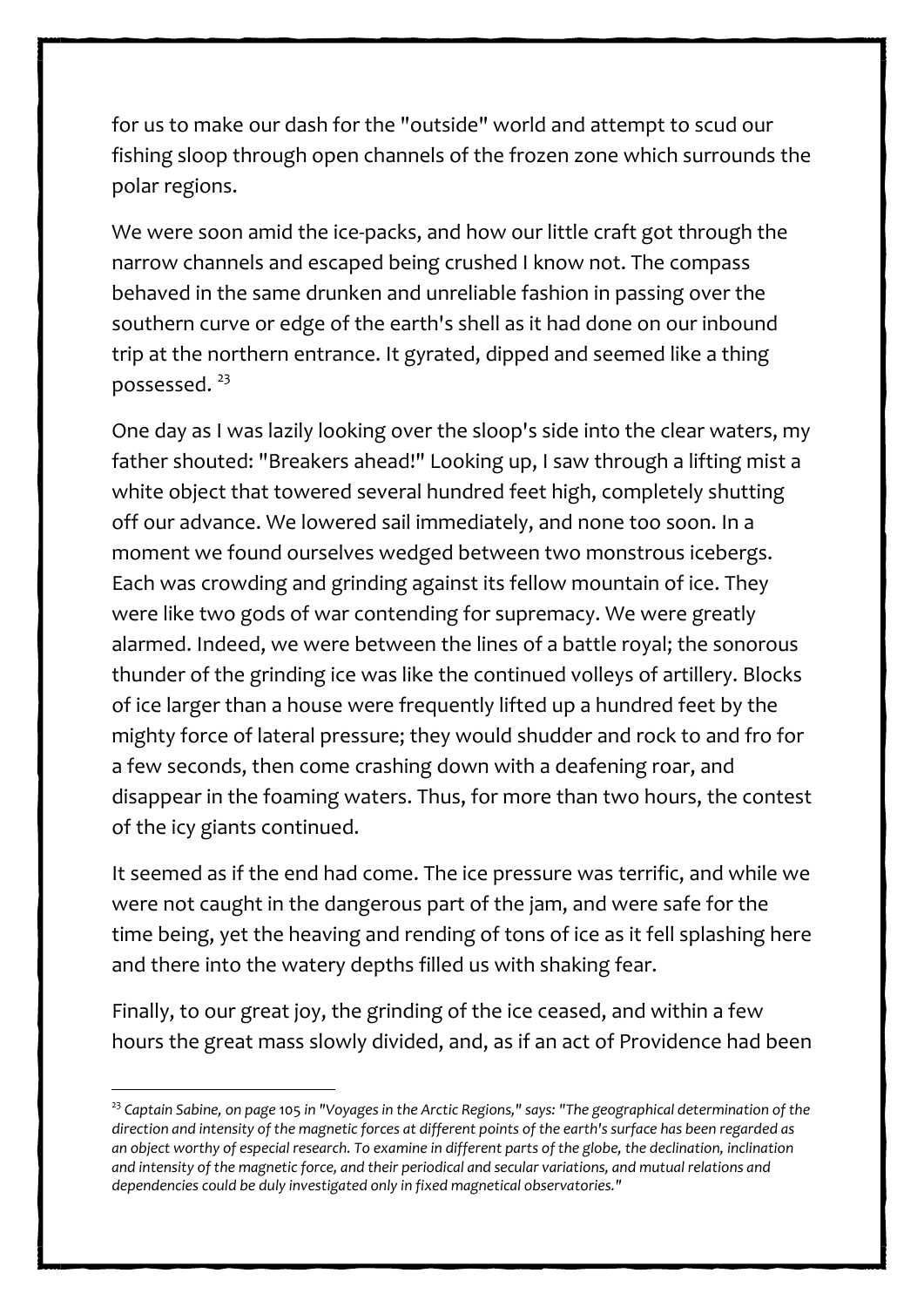performed, right before us lay an open channel. Should we venture with our little craft into this opening? If the pressure came on again, our little sloop as well as ourselves would be crushed into nothingness. We decided to take the chance, and, accordingly, hoisted our sail to a favoring breeze, and soon started out like a race-horse, running the gauntlet of this unknown narrow channel of open water.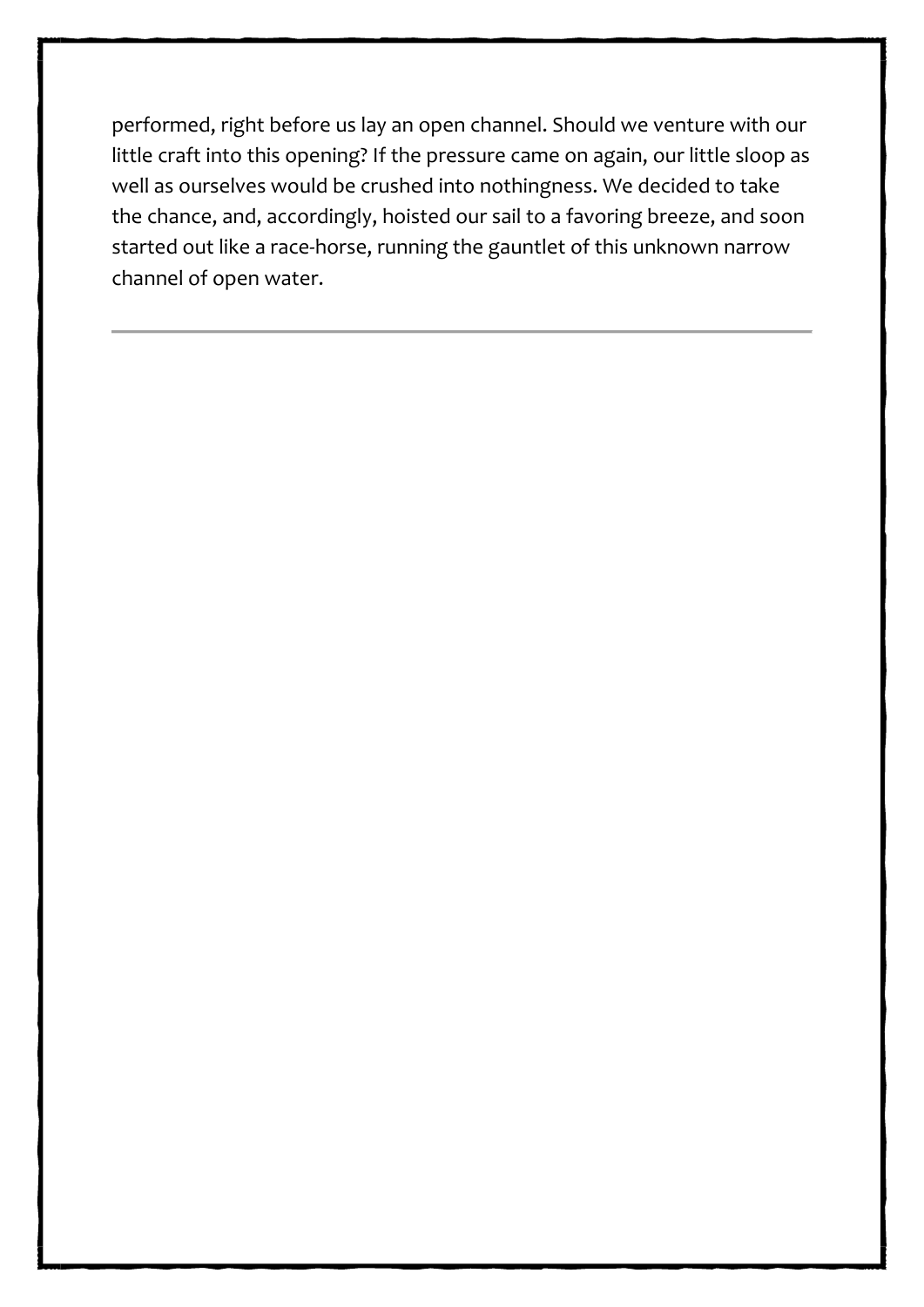### <span id="page-44-0"></span>**PART FIVE. AMONG THE ICE PACKS**

For the next forty-five days our time was employed in dodging icebergs and hunting channels; indeed, had we not been favored with a strong south wind and a small boat, I doubt if this story could have ever been given to the world.

At last, there came a morning when my father said: "My son, I think we are to see home. We are almost through the ice. See! the open water lies before us."

However, there were a few icebergs that had floated far northward into the open water still ahead of us on either side, stretching away for many miles. Directly in front of us, and by the compass, which had now righted itself, due north, there was an open sea.

"What a wonderful story we have to tell to the people of Stockholm," continued my father, while a look of pardonable elation lighted up his honest face. "And think of the gold nuggets stowed away in the hold!"

I spoke kind words of praise to my father, not alone for his fortitude and endurance, but also for his courageous daring as a discoverer, and for having made the voyage that now promised a successful end. I was grateful, too, that he had gathered the wealth of gold we were carrying home.

While congratulating ourselves on the goodly supply of provisions and water we still had on hand, and on the dangers we had escaped, we were startled by hearing a most terrific explosion, caused by the tearing apart of a huge mountain of ice. It was a deafening roar like the firing of a thousand cannon. We were sailing at the time with great speed, and happened to be near a monstrous iceberg which to all appearances was as immovable as a rockbound island. It seemed, however, that the iceberg had split and was breaking apart, whereupon the balance of the monster along which we were sailing was destroyed, and it began dipping from us. My father quickly anticipated the danger before I realized its awful possibilities. The iceberg extended down into the water many hundreds of feet, and, as it tipped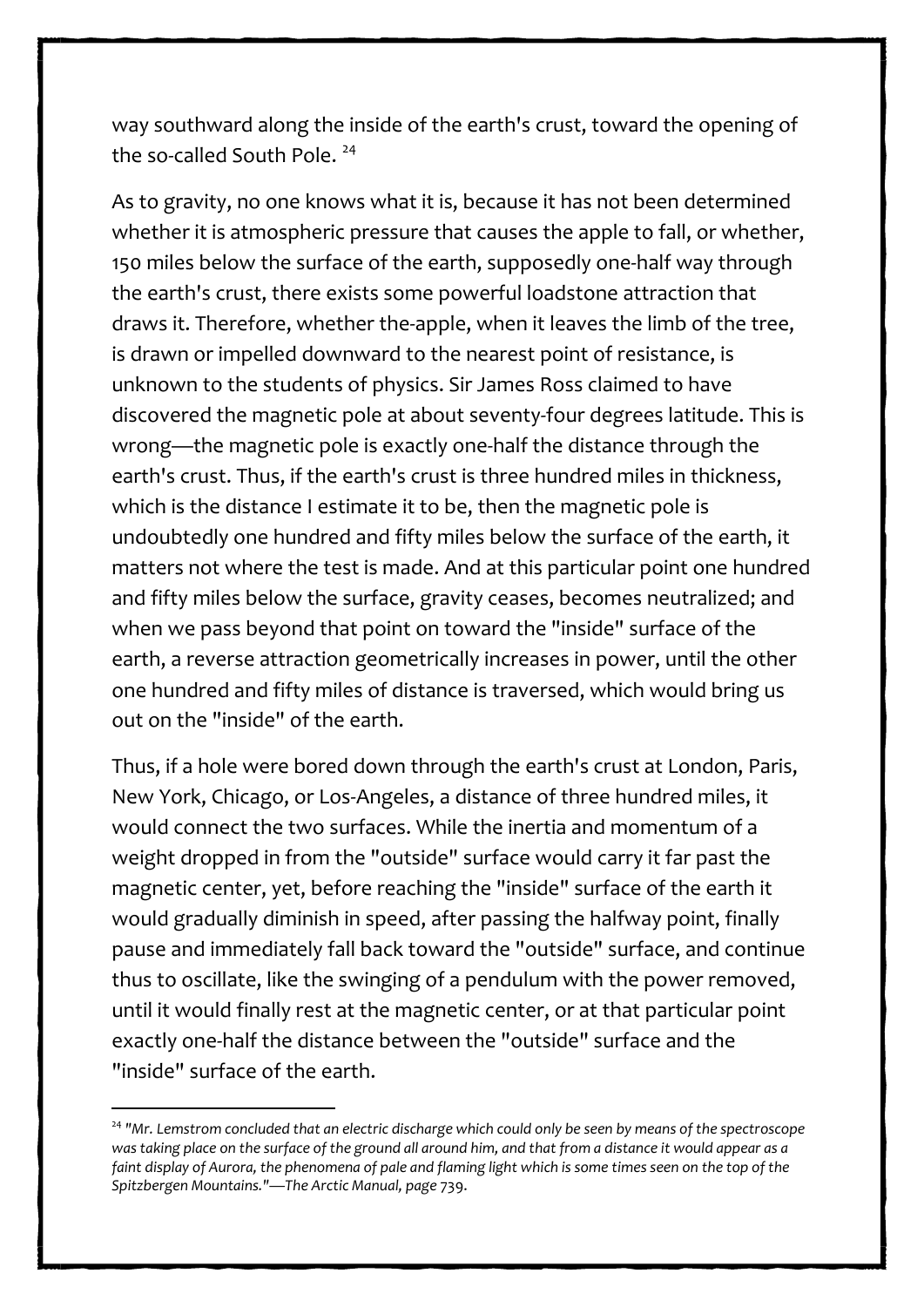The gyration of the earth in its daily act of whirling around in its spiral rotation—at a rate greater than one thousand miles every hour, or about seventeen miles per second—makes of it a vast electro-generating body, a huge machine, a mighty prototype of the puny-man-made dynamo, which, at best, is but a feeble imitation of nature's original.

The valleys of this inner Atlantis Continent, bordering the upper waters of the farthest north are in season covered with the most magnificent and luxuriant flowers. Not hundreds and thousands, but millions, of acres, from which the pollen or blossoms are carried far away in almost every direction by the earth's spiral gyrations and the agitation of the wind resulting therefrom, and it is these blossoms or pollen from the vast floral meadows "within" that produce the colored snows of the Arctic regions that have so mystified the northern explorers.  $25$ 

Beyond question, this new land "within" is the home, the cradle, of the human race, and viewed from the standpoint of the discoveries made by us, must of necessity have a most important bearing on all physical, paleontological, archæological, philological and mythological theories of antiquity.

The same idea of going back to the land of mystery—to the very beginning—to the origin of man—is found in Egyptian traditions of the earlier terrestrial regions of the gods, heroes and men, from the historical fragments of Manetho, fully verified by the historical records taken from the more recent excavations of Pompeii as well as the traditions of the North American Indians.

It is now one hour past midnight—the new year of 1908 is here, and this is the third day thereof, and having at last finished the record of my strange travels and adventures I wish given to the world, I am ready, and even

 $\overline{\phantom{a}}$ 

<span id="page-51-0"></span><sup>25</sup> *Kane, vol. I, page* 44, *says: "We passed the 'crimson cliffs' of Sir John Ross in the forenoon of August* 5*th. The patches of red snow from which they derive their name could be seen clearly at the distance of ten miles from the coast." La Chambre, in an account of Andree's balloon expedition, on page* 144, *says: "On the isle of Amsterdam the snow is tinted with red for a considerable distance, and the savants are collecting it to examine it microscopically. It presents, in fact, certain peculiarities; it is thought that it contains very small plants. Scoreby, the famous whaler, had already remarked this."*